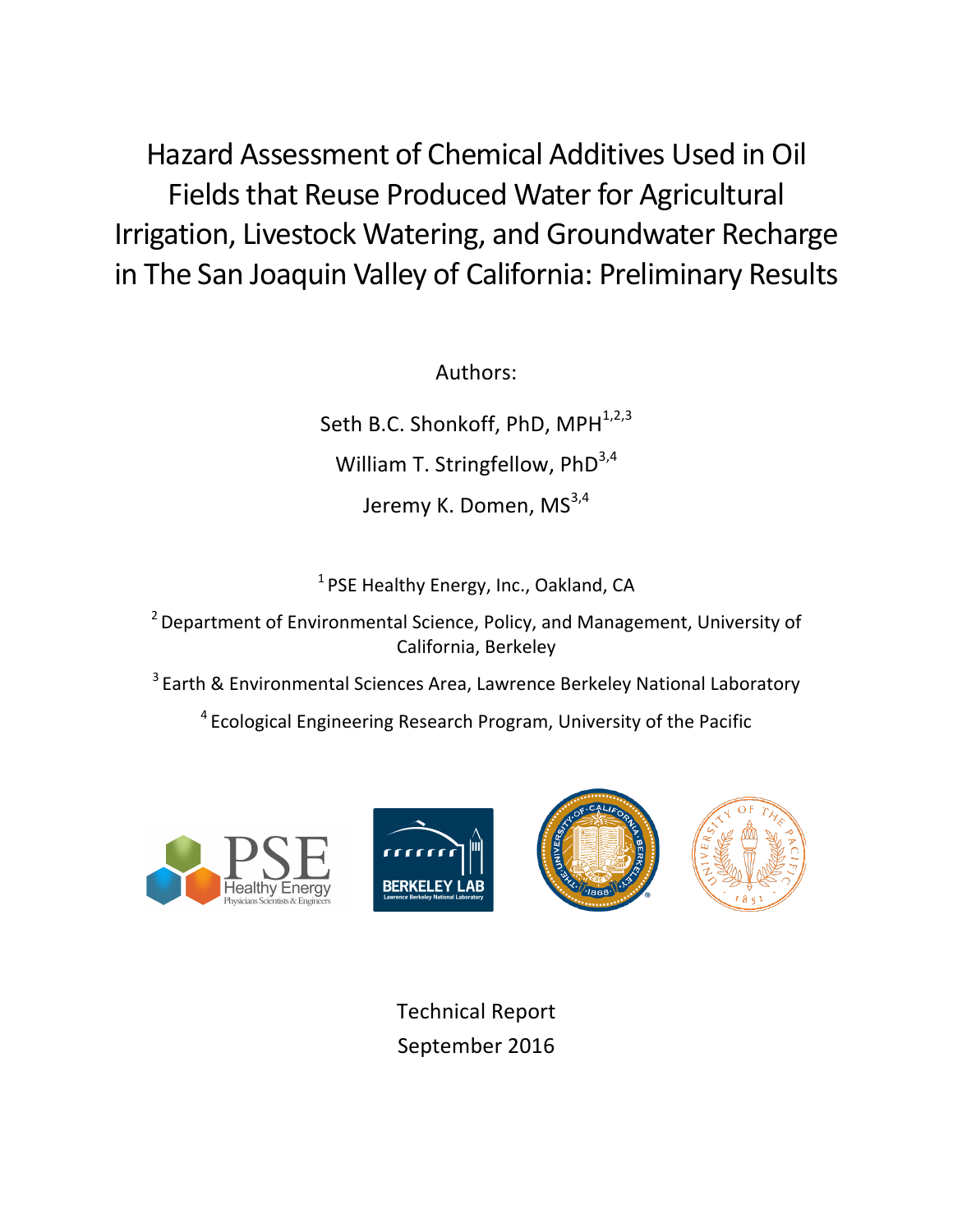# About PSE Healthy Energy

PSE Healthy Energy is a non-profit energy science and policy research institute dedicated to supplying evidence-based, scientific and technical information and resources on the public health, environmental and climate dimensions of energy production and use. Our work predominantly focuses on oil and gas development, power generation, and clean energy transitions. The mission of PSE Healthy Energy is to bring scientific transparency and clarity to energy policy discussions, helping to level the playing field for citizens, communities, the media, and decision makers by generating, translating, and disseminating scientific information. No other interdisciplinary collaboration of physicians, scientists, and engineers exists to focus specifically on health and sustainability at the intersection of energy science and policy. PSE Healthy Energy has offices in Oakland, CA, Ithaca, NY, and New York, NY.



## About Berkeley National Laboratory

Berkeley Lab is a member of the national laboratory system supported by the U.S. Department of Energy through its Office of Science. It is managed by the University of California (UC) and is charged with conducting unclassified research across a wide range of scientific disciplines. Berkeley Lab was founded in 1931 by Ernest Orlando Lawrence, a UC Berkeley physicist who won the 1939 Nobel Prize in physics for his invention of the cyclotron, a circular particle accelerator that opened the door to high-energy physics. It was Lawrence's belief that scientific research is best done through teams of individuals with different fields of expertise, working together. His teamwork concept is a Berkeley Lab legacy that continues today.



# About the University of the Pacific

University of the Pacific's mission is to provide a superior, student-centered learning experience integrating liberal arts and professional education and preparing individuals for lasting achievement and responsible leadership in their careers and communities. University of the Pacific is an independent, coeducational university serving more than 6,400 students on three campuses in Stockton, San Francisco and Sacramento. It was established by pioneering Methodist ministers in 1851 as California's first chartered institution of higher learning.

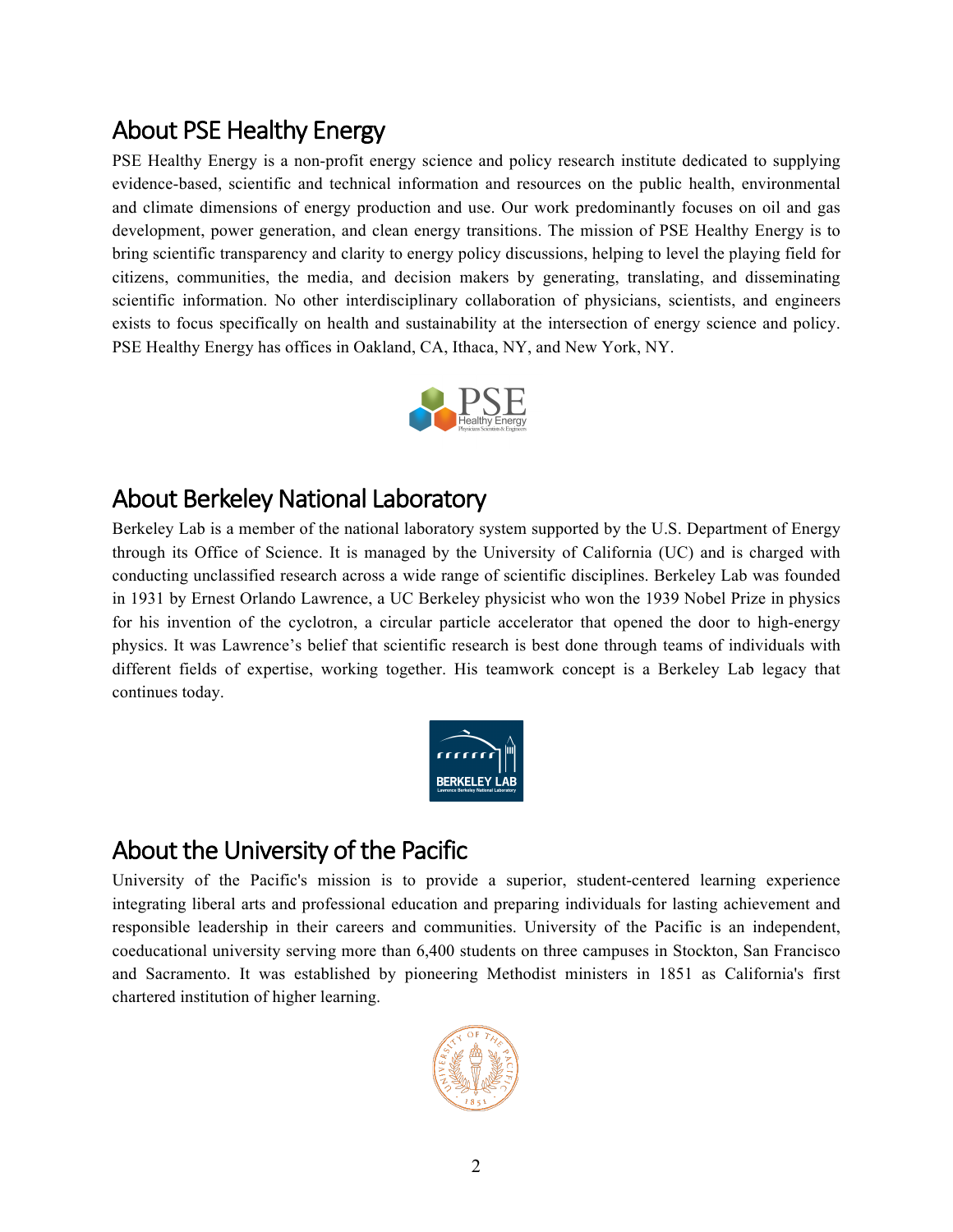#### **Please Cite This Report as:**

Shonkoff, SBC, Stringfellow, WT, Domen, JK. 2016 (September 2016). Preliminary Hazard Assessment of Chemical Additives Used in Oil and Gas Fields that Reuse Their Produced Water for Agricultural Irrigation in The San Joaquin Valley of California. Technical Report. PSE Healthy Energy, Inc. Oakland, CA.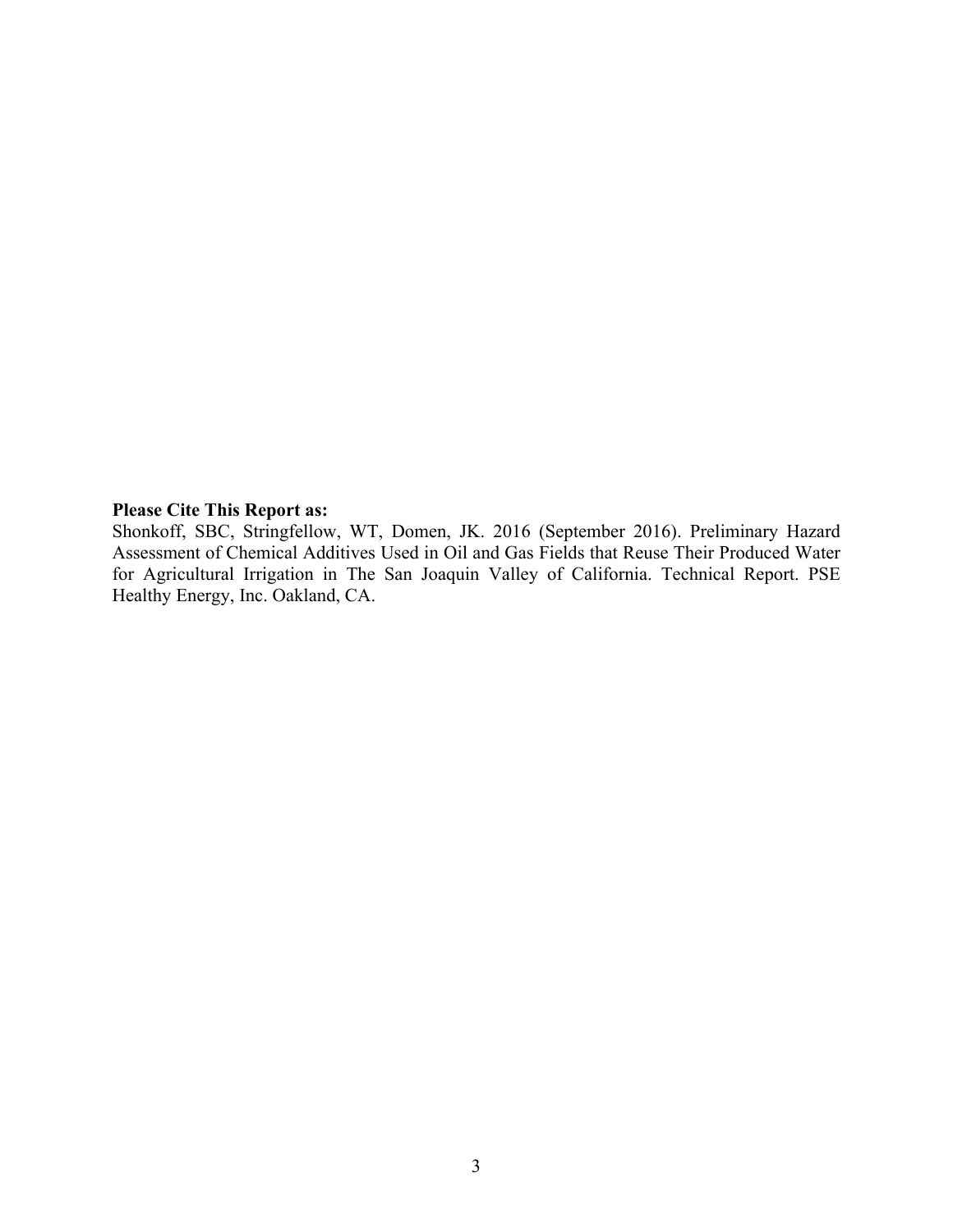### INTRODUCTION

Oil field produced water has been used to irrigate food crops in the Cawelo Water District since the mid-1990s. The practice has recently been expanded to the North Kern Water Storage District and produced water is being examined widely as a potential source of water for agriculture, livestock watering, drinking water and other uses. One important knowledge gap with respect to assessing potential human health and environmental hazards associated with reuse of oil field produced water for irrigation is an understanding of the types and amounts of chemical additives used during oil and gas development.

Disclosure of chemical use during oil and gas development is considered an important component for understanding the potential risks associated with hydraulic fracturing and other well stimulation activities and disclosure is an important component of creating effective regulation of hazardous chemicals. For instance, regulations developed under California Senate Bill 4 require the reporting and public disclosure of chemical additives used for hydraulic fracturing and other well stimulation activities common to oil and gas development. These disclosure requirements, however, do not apply to other common or routine oil and gas field activities such as drilling, well maintenance, routine acidizing, and well completions (State of California 2013). Hazardous chemicals are used throughout the entire oil and gas development process, not just during well stimulations (Economides et al. 2013; Fink 2015; Hudgins 1992; Hudgins 1994; Kelland 2014). Recent research shows that many of the same chemicals used in hydraulic fracturing and well stimulation are also used for other purposes in oil and gas development (Shonkoff et al. 2016; Shonkoff et al., under review).

The Central Valley Regional Water Quality Control Board (CVRWQCB) is investigating the use of produced water for agriculture and one of the issues being examined by the CVRWQCB and other stakeholders is how the use of chemicals for oil and gas production, including chemicals used in produced water management, may impact the quality and safety of produced water used for agriculture, including livestock watering, and recharging regional aquifers (CVRWQCB 2012).

To understand chemical use in fields that provide produced water for agricultural irrigation, livestock watering, and recharging aquifers, under the authority of the California Water Code section 13267, the CVRWQCB ordered seven California oil and gas operators (Chevron USA, Inc.; Valley Water Management Company; California Resources Production Corporation; Bellaire Oil Company; Hathaway, LLC; Little Creek Properties/Daybreak Oil and Gas, Inc.; and Modus, Inc.) to provide information regarding chemical use in the oil and gas fields that provide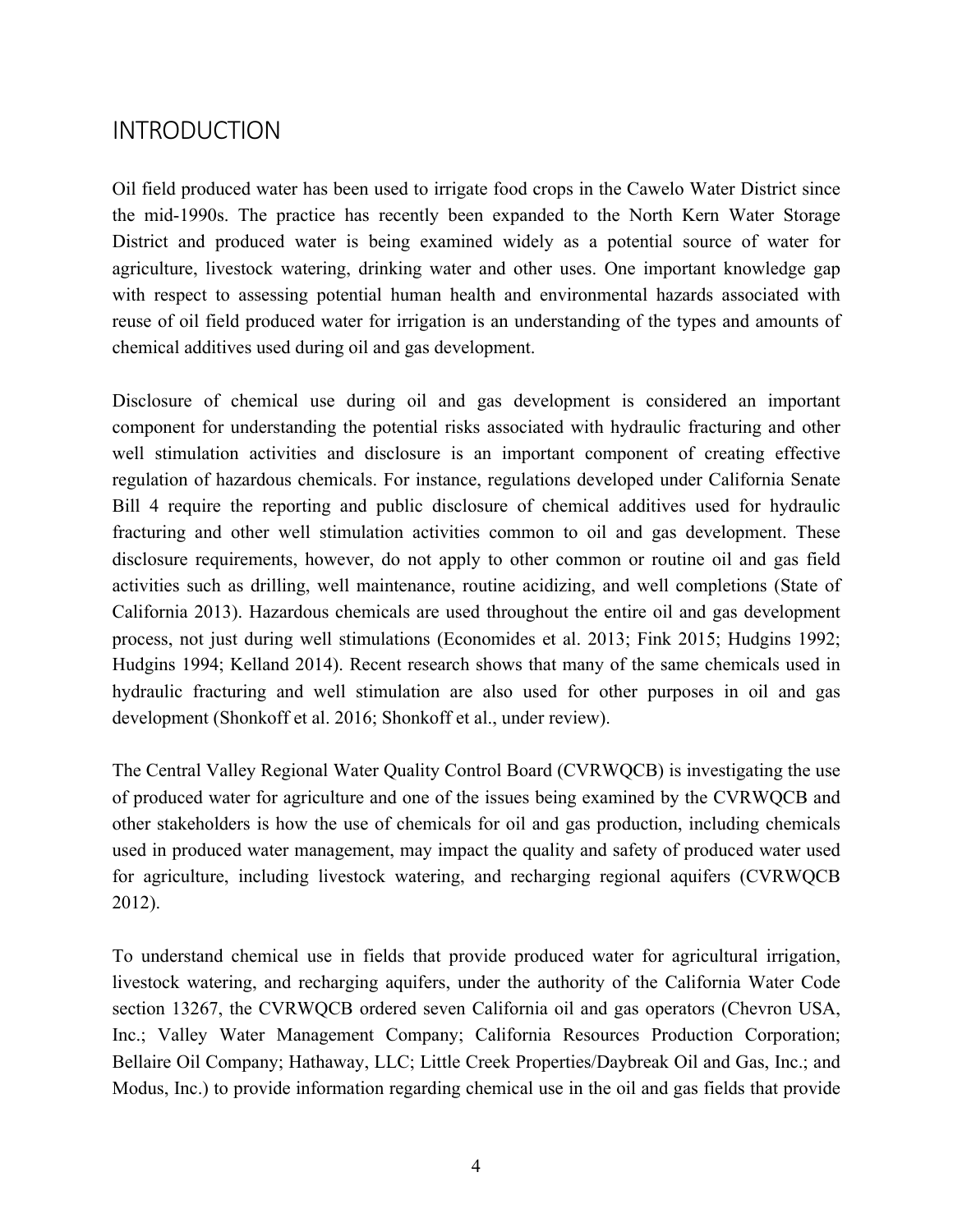produced water for crop irrigation and livestock watering in the Cawelo Water District and the North Kern Water Storage District in the San Joaquin Valley pursuant to section 13267 of the California Water Code. The resulting chemical disclosures included information from oil and gas development operations in the Deer Creek, Mount Poso, Jasmin, Kern Front, and Kern River oil fields from the period of January 2014 to June 2016. This information included the types and amounts of chemical additives used in oil and gas development operations as well as the volume of produced water provided for irrigation.

Here we report the preliminary findings of our analysis of the chemical data disclosed in response to the 13267 orders from the CVRWQCB. In this preliminary analysis, we provide the list of chemicals reported in the context of their acute mammalian and ecological toxicities, biodegradability, bioaccumulation potential, carcinogenicity, and whether chemicals are included on specific chemical priority lists. The purpose of this analysis is to identify potential chemicals of concern as a first step prior to more complete human health and environmental hazard and risk analyses. Actual hazards associated with a chemical are dependent on numerous factors, including the mass of chemical used, the physical properties of the chemical, and many other variables that are not explored in this report of preliminary findings. Assessing the risks associated with chemical use (e.g., the probability that a chemical or group of chemicals will cause harm) requires an understanding of the frequency, mass, and context of chemical use, including potential exposure pathways, and is beyond the scope of this short technical report of preliminary findings.

The findings of this report belong to the co-authors and do not necessarily represent the opinions of the Food Safety Expert Panel convened by the Central Valley Regional Water Quality Control Board in California, or any other party.

### METHODS

Data collected under the authority of the California Water Code section 13267 by the CVRWQCB from Chevron USA, Inc.; Valley Water Management Company; California Resources Production Corporation; Bellaire Oil Company; Hathaway, LLC; Little Creek Properties/Daybreak Oil and Gas, Inc.; and Modus, Inc. was downloaded from the Oil Fields – Food Safety website<sup>1</sup> for analysis. The disclosures included operations in the Deer Creek, Mount Poso, Jasmin, Kern Front, and Kern River oil fields from the period of January 2014 to June 2016.

<sup>&</sup>lt;sup>1</sup> http://www.waterboards.ca.gov/centralvalley/water\_issues/oil\_fields/food\_safety/index.shtml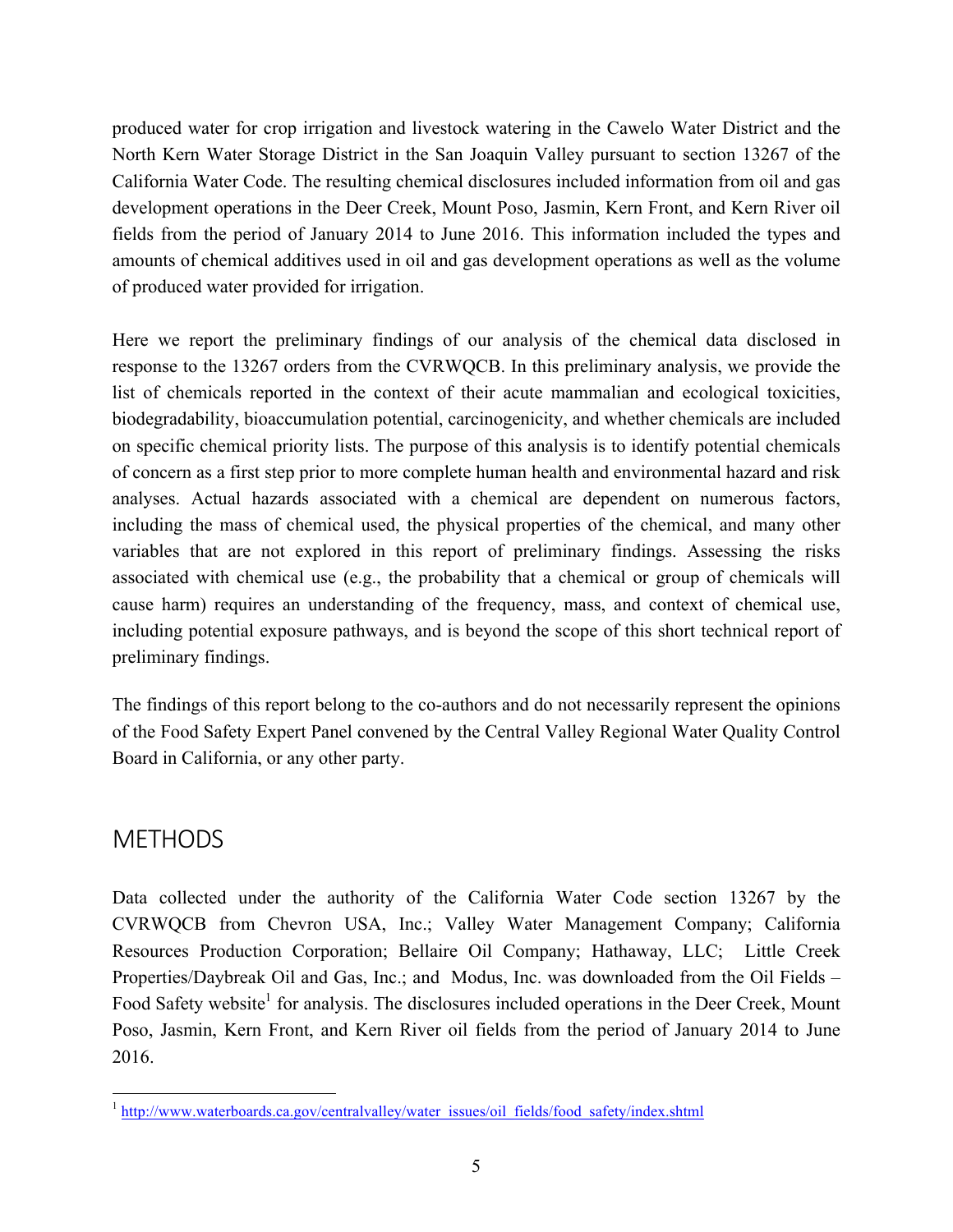Chemical entries were edited to standardize chemical names and to validate the assigned Chemical Abstracts Services Registry Number (CASRN). Changes to names of proprietary chemicals that could not be identified by CASRN were limited to correcting obvious spelling errors, changing capitalization, and altering punctuation. For chemical constituents identified with unique CASRN, physical, chemical, and toxicological data were collected from material safety data sheets (MSDS) and various online chemical databases including: U.S. National Library of Medicine TOXNET, Japan's National Institute of Technology and Evaluation Chemical Risk Information Platform, U.S. EPA's ECOTOX, U.S. EPA's Aggregated Computational Toxicology Resource (ACToR), European Chemical Agency's International Uniform Chemical Information Database (IUCLID), American Chemical Society's SciFinder, and International Agency for Research on Cancer (IARC) Monographs. Computational estimates from U.S. EPA EPISuite software were used to fill in data gaps when available.

In addition to chemical, physical, and toxicological properties, the disclosed chemicals were compared to various state, federal, and international lists of chemicals of concern. These lists included the California Proposition 65 Chemicals Known to the State of California to Cause Cancer or Reproductive Toxicity List, European Union REACH Substances of Very High Concern (SVHC) Candidate and Authorization Lists, U.S. EPA National Primary Drinking Water Standards (NPDWS) and Advisory Chemicals, U.S. EPA Contaminate Candidate List 4 (CCL4), California EPA Toxic Air Contaminant List (TAC), U.S. EPA Clean Air Act Hazardous Air Pollutant List, and the Convention for the Protection of the Marine Environment of the North-East Atlantic (OSPAR) Substances that Pose Little or No Risk (PLONOR) to the environment, Substances of Possible Concern, and Priority Action Chemicals lists.

Rat, mouse, and rabbit acute oral toxicity data were collected to represent mammalian toxicity; and data for water flea (*Daphnia magna*), fathead minnow (*Pimephales promelas*), rainbow trout (*Oncorhynchus mykiss*), and green algae were collected to represent ecotoxicity. All green algae toxicity data were computational estimates from U.S EPA's EPISuite software. Toxicity ratings were assigned according to the United Nations Globally Harmonized System (GHS) of Classification and Labelling of Chemicals (United Nations 2015) for acute toxicity and acute ecotoxicity hazards. In the GHS system, lower numbers indicate higher toxicity, with a designation of "1" indicating the most toxic category.

Biodegradability data were categorized according to OECD criteria for biodegradability (OECD 1992). Bioconcentration-factor (BCF) data were calculated using U.S. EPA EPISuite software and categorized according to U.S. EPA criteria for bioaccumulation (Federal Register 1999).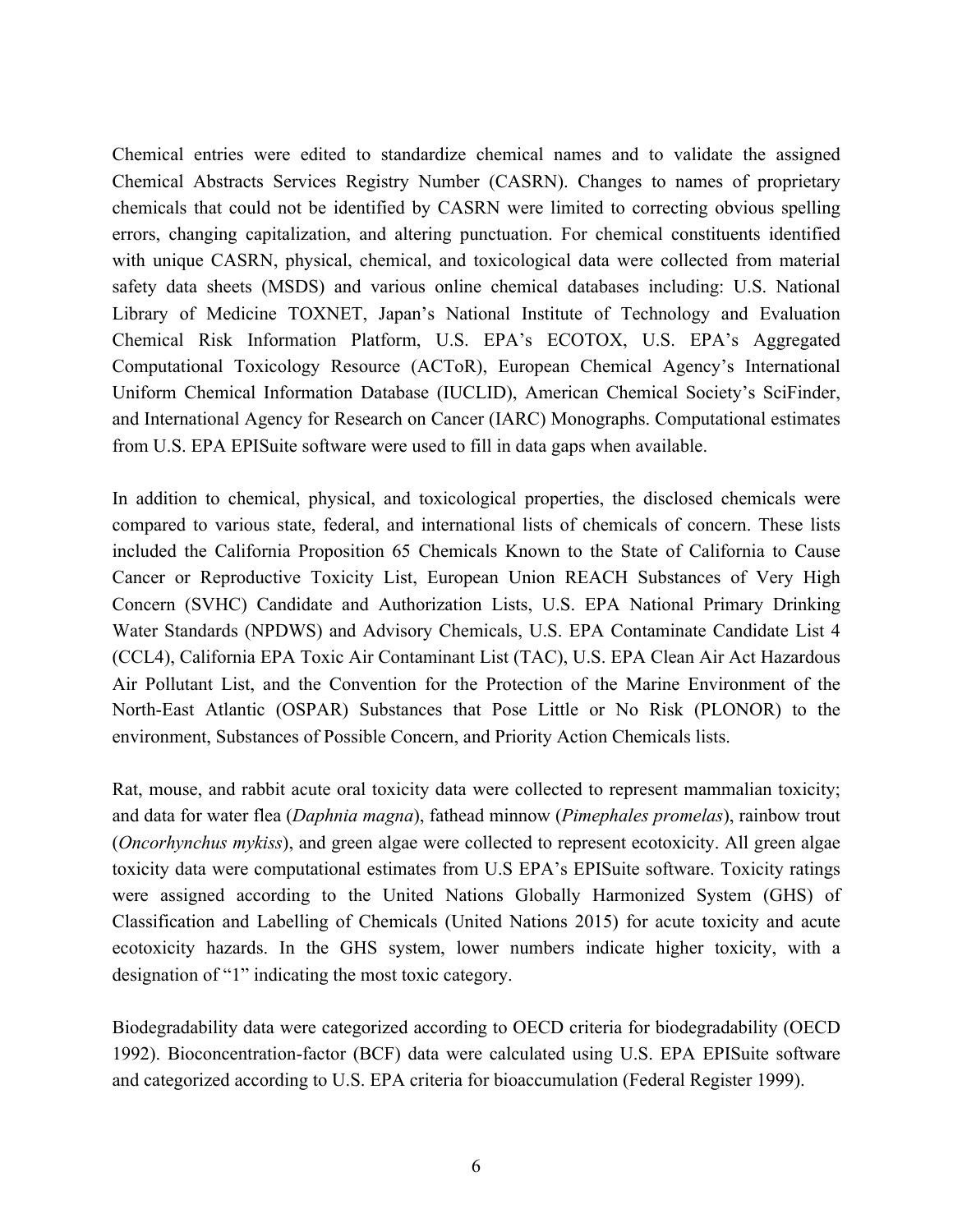### RESULTS & DISCUSSION

A total of 173 chemical constituents were identified by unique name or CASRN. Of these 173 chemicals, 66 (38%) were classified as "trade secret" or did not have an associated valid CASRN and could not be positively identified. The remaining 107 chemicals (62%) were identified by CASRN, a definitive identifier, and could therefore be further evaluated for physical, chemical, and toxicological properties.

An evaluation of acute toxicity data (Table 1) shows that only five chemicals were classified GHS category 2 for oral mammalian toxicity and no chemicals were GHS category 1, the most toxic category. In contrast, a total of 39 chemicals (36%) were classified as GHS category 1 or 2 for ecotoxicity, indicating that the chemicals may pose a significant hazard to aquatic environments. Fourteen chemicals (13%) had no available ecotoxicity or mammalian toxicity data and could not be ranked or evaluated (Table 2). Chemicals without published toxicity data should be evaluated further.

|                  | . - 200 <del>.</del>                                                 |                                                                                                                    |
|------------------|----------------------------------------------------------------------|--------------------------------------------------------------------------------------------------------------------|
|                  | <b>Acute Oral Mammalian Toxicity</b><br>GHS (rat, mouse, and rabbit) | <b>Acute Ecotoxicity GHS (Daphnia magna,</b><br>fathead minnow, rainbow trout, and<br>green algae [computational]) |
| GHS <sub>1</sub> |                                                                      | 18                                                                                                                 |
| GHS <sub>2</sub> | 5                                                                    | 21                                                                                                                 |
| GHS <sub>3</sub> | 11                                                                   | 15                                                                                                                 |
| GHS <sub>4</sub> | 22                                                                   |                                                                                                                    |
| GHS <sub>5</sub> | 19                                                                   |                                                                                                                    |
| $>$ GHS 5 $*$    | 22                                                                   | 34                                                                                                                 |
| No data          | 28                                                                   | 19                                                                                                                 |
| Total            | 107                                                                  | 107                                                                                                                |

*Table 1. Summary of the numbers of chemicals with available toxicity data and a CASRN in each GHS toxicity category*

\*Greater than GHS 3 for ecotoxicity values

Of the 107 chemicals with CASRN, eight appeared on California's Prop 65 list, eight were on the U.S. EPA NPDWS and Health Advisory Chemical list, three were on the U.S. EPA CCL4, twenty-two were on the California EPA Toxic Air Contaminant list, and eleven are considered hazardous air pollutants according to the Clean Air Act (Table 3). A total of ten chemicals were classified by the International Agency for Research on Cancer (IARC) as either carcinogenic or possibly carcinogenic in humans (Table 4). Inclusion on these lists suggests that these chemicals are recognized as being hazardous and subject to regulatory control under at least some circumstances.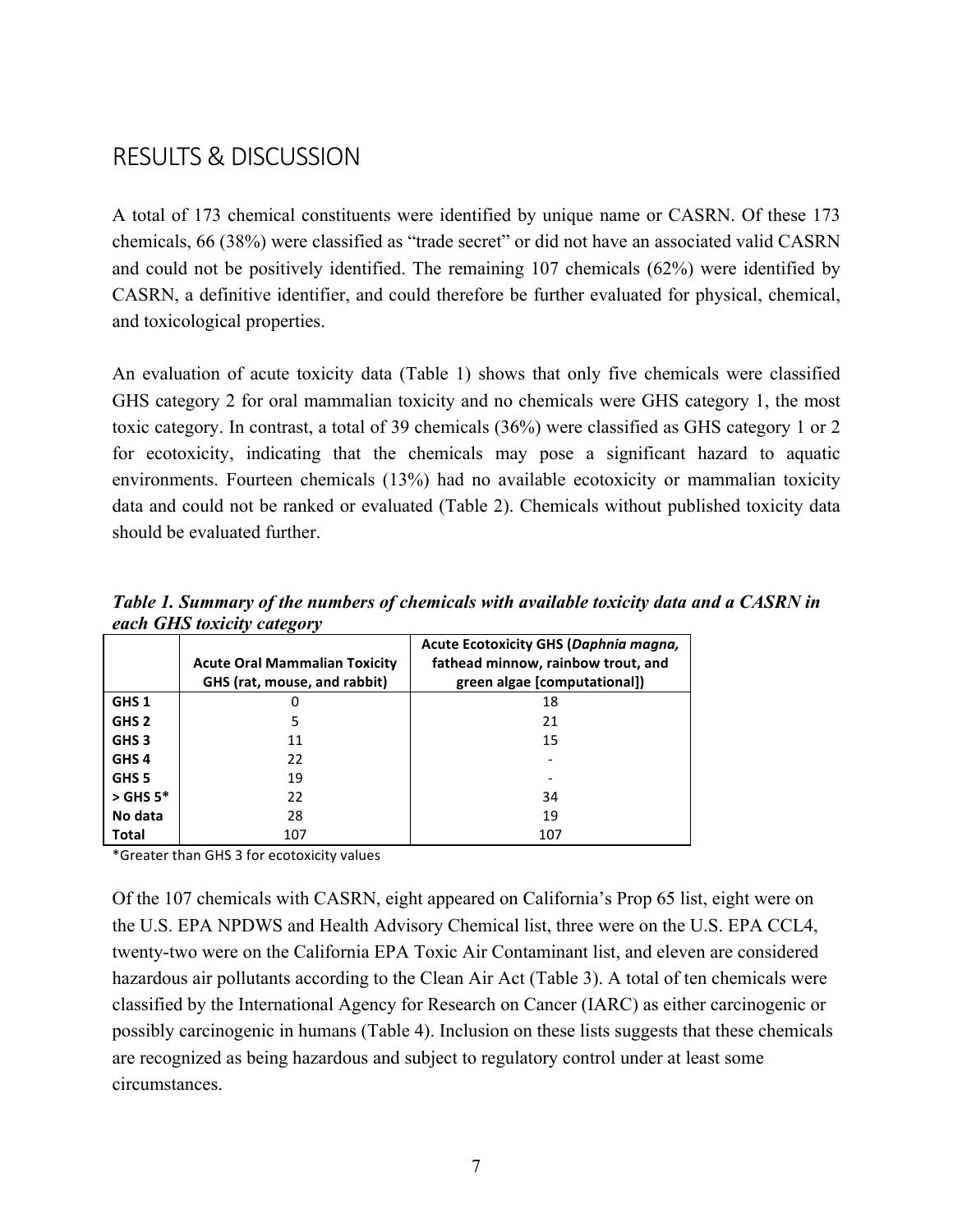| vunu.                          |              |
|--------------------------------|--------------|
| <b>Chemical Name</b>           | <b>CASRN</b> |
| Aluminum chloride hydroxide    | 12042-91-0   |
| Gypsum                         | 13397-24-5   |
| Lignite                        | 1415-93-6    |
| Xenon radionuclide             | 14932-42-4   |
| Silica, crystalline, tridymite | 15468-32-3   |
| Aluminum stearate              | 300-92-5     |
| Lithium chlorate               | 36355-96-1   |
| Polyamine                      | 64114-46-1   |
| Coke, petroleum, calcined      | 64743-05-1   |
| Cottonseed hulls               | 68308-87-2   |
| Fatty acid oxyalkylate         | 70142-34-6   |
| Krypton                        | 7439-90-9    |
| Hydroxyethyl cellulose         | 9004-62-0    |
| Cellophane                     | 9005-81-6    |

*Table 2. Chemicals with a CASRN for which no ecotoxicity or mammalian toxicity data was found.*

| <b>Chemical Name</b>   | <b>CASRN</b>   | <b>California</b> | <b>EPA NPDWS</b> | <b>EPA</b>       | <b>CA EPA Toxic</b> | <b>Clean Air</b> |
|------------------------|----------------|-------------------|------------------|------------------|---------------------|------------------|
|                        |                | Prop 65           | and Health       | CCL <sub>4</sub> | Air                 | Act              |
|                        |                |                   | <b>Advisory</b>  |                  | Contaminant         | <b>Hazardous</b> |
|                        |                |                   | Chemical         |                  | List*               | <b>Pollutant</b> |
| Ethylbenzene           | $100 - 41 - 4$ | X                 | X                |                  | 2a                  | X                |
| Ethylene glycol        | $107 - 21 - 1$ | X                 | X                | X                | 2a                  | X                |
| Toluene                | 108-88-3       | X                 | X                |                  | 2a                  | X                |
| Antimony trioxide      | 1309-64-4      | X                 |                  |                  | 2a                  |                  |
| Lithium carbonate      | 554-13-2       | X                 |                  |                  |                     |                  |
| Methanol               | $67 - 56 - 1$  | X                 |                  | X                | 2a                  | X                |
| Naphthalene            | $91 - 20 - 3$  | X                 | X                |                  | 2a                  | X                |
| Cumene                 | $98 - 82 - 8$  | X                 | Χ                |                  | 4a                  | X                |
| 1,3,5 Trimethylbenzene | 108-67-8       |                   | X                |                  |                     |                  |
| Xylene                 | 1330-20-7      |                   | X                |                  | 2a                  | X                |
| 1,2,4 Trimethylbenzene | $95 - 63 - 6$  |                   | X                |                  | 4b                  |                  |
| Acrolein               | 107-02-8       |                   |                  | X                | 2a                  | X                |
| Glutaraldehyde         | 111-30-8       |                   |                  |                  | 2 <sub>b</sub>      |                  |
| 2-Butoxyethanol        | 111-76-2       |                   |                  |                  | 2a                  |                  |
| Hydroquinone           | 123-31-9       |                   |                  |                  | 4a                  | X                |
| Sodium hydroxide       | 1310-73-2      |                   |                  |                  | 2 <sub>b</sub>      |                  |
| Isopropanol            | $67 - 63 - 0$  |                   |                  |                  | 2 <sub>b</sub>      |                  |
| Amorphous silica       | 7631-86-9      |                   |                  |                  | 3                   |                  |
| Hydrochloric acid      | 7647-01-0      |                   |                  |                  | 2a                  | X                |
| Phosphoric acid        | 7664-38-2      |                   |                  |                  | 2 <sub>b</sub>      |                  |
| Hydrofluoric acid      | 7664-39-3      |                   |                  |                  | 2a                  | X                |
| Sulfuric acid          | 7664-93-9      |                   |                  |                  | 2 <sub>b</sub>      |                  |
| Ammonium sulfate       | 7783-20-2      |                   |                  |                  | 4b                  |                  |
| Peroxyacetic acid      | 79-21-0        |                   |                  |                  | 4 <sub>b</sub>      |                  |

\*CA EPA Toxic Air Contaminant List Categories: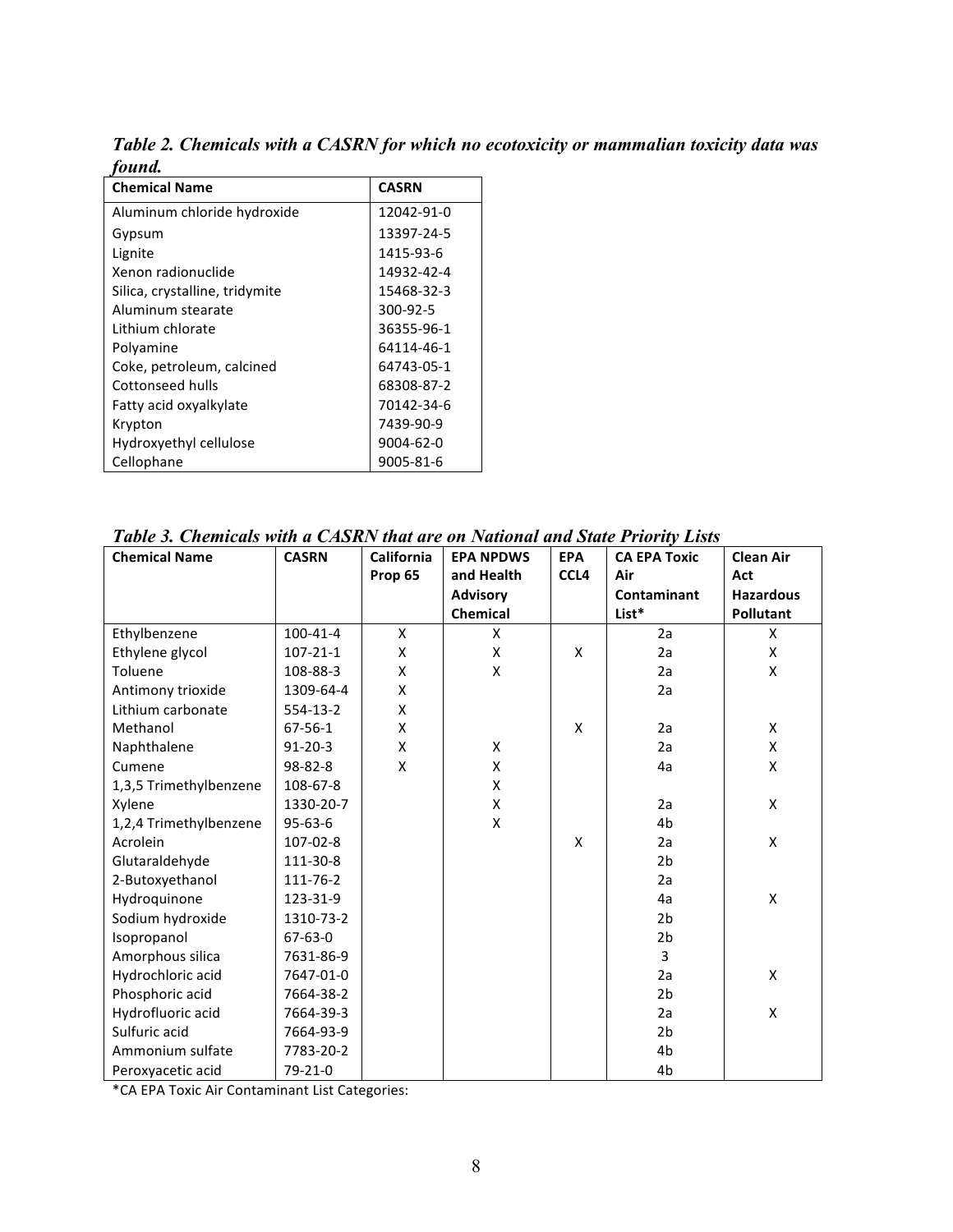**2a**: Substances identified as Toxic Air Contaminants, known to be emitted in California, with one or more health values under development by the Office of Environmental Health Hazard Assessment (OEHHA) for review by the Scientific Review Panel.

**2b**: Substances NOT identified as Toxic Air Contaminants, known to be emitted in California, with one or more health values under development by the OEHHA for review by the Scientific Review Panel.

**3**: Substances known to be emitted in California and are NOMINATED for development of health values or additional health values

**4a**: Substance identified as Toxic Air Contaminants, known to be emitted in California and are TO BE EVALUATED for entry into Category III.

4b: Substance NOT identified as Toxic Air Contaminants, known to be emitted in California and are TO BE EVALUATED for entry into Category III.

*Table 4. Chemicals with a CASRN categorized as carcinogenic or possibly carcinogenic by the IARC*

| <b>Chemical Name</b>           | <b>CASRN</b>  | <b>IARC</b><br>Group | <b>IARC Meaning</b>             |
|--------------------------------|---------------|----------------------|---------------------------------|
| Crystalline silica (quartz)    | 14808-60-7    | 1                    | Carcinogenic to humans          |
| Xenon radionuclide             | 14932-42-4    | 1                    | Carcinogenic to humans          |
| Silica, crystalline, tridymite | 15468-32-3    | 1                    | Carcinogenic to humans          |
| Ethanol                        | 64-17-5       |                      | Carcinogenic to humans          |
| Sulfuric acid                  | 7664-93-9     | 1                    | Carcinogenic to humans          |
| Nickel sulfate                 | 7786-81-4     | 1                    | Carcinogenic to humans          |
| Ethylbenzene                   | 100-41-4      | 2B                   | Possibly carcinogenic to humans |
| Antimony trioxide              | 1309-64-4     | 2Β                   | Possibly carcinogenic to humans |
| Naphthalene                    | $91 - 20 - 3$ | 2B                   | Possibly carcinogenic to humans |
| Cumene                         | 98-82-8       | 2Β                   | Possibly carcinogenic to humans |

Twenty-five chemicals (23%) were found on the OSPAR Commission List of Substances that Pose Little or No Risk (PLONOR) to the environment (Table 5). OSPAR is a treaty governing oil and gas development in the North Sea (OSPAR 2016) and chemicals on the PLONAR list are allowed for use during off-shore development and may be discharged with produced water at low concentrations to marine environments with no expected negative impacts. These chemicals are primarily inert minerals, salts, and readily biodegradable substances. However, it is important to note that the OSPAR list was developed for discharge into saline, marine environments and may not be directly applicable to irrigation, livestock watering, groundwater recharge, and other reuse practices that may have different human and environmental consequences. For instance, methanol and ethylene glycol are on the OSPAR list, but also are found on National and State Priority lists (Table 3).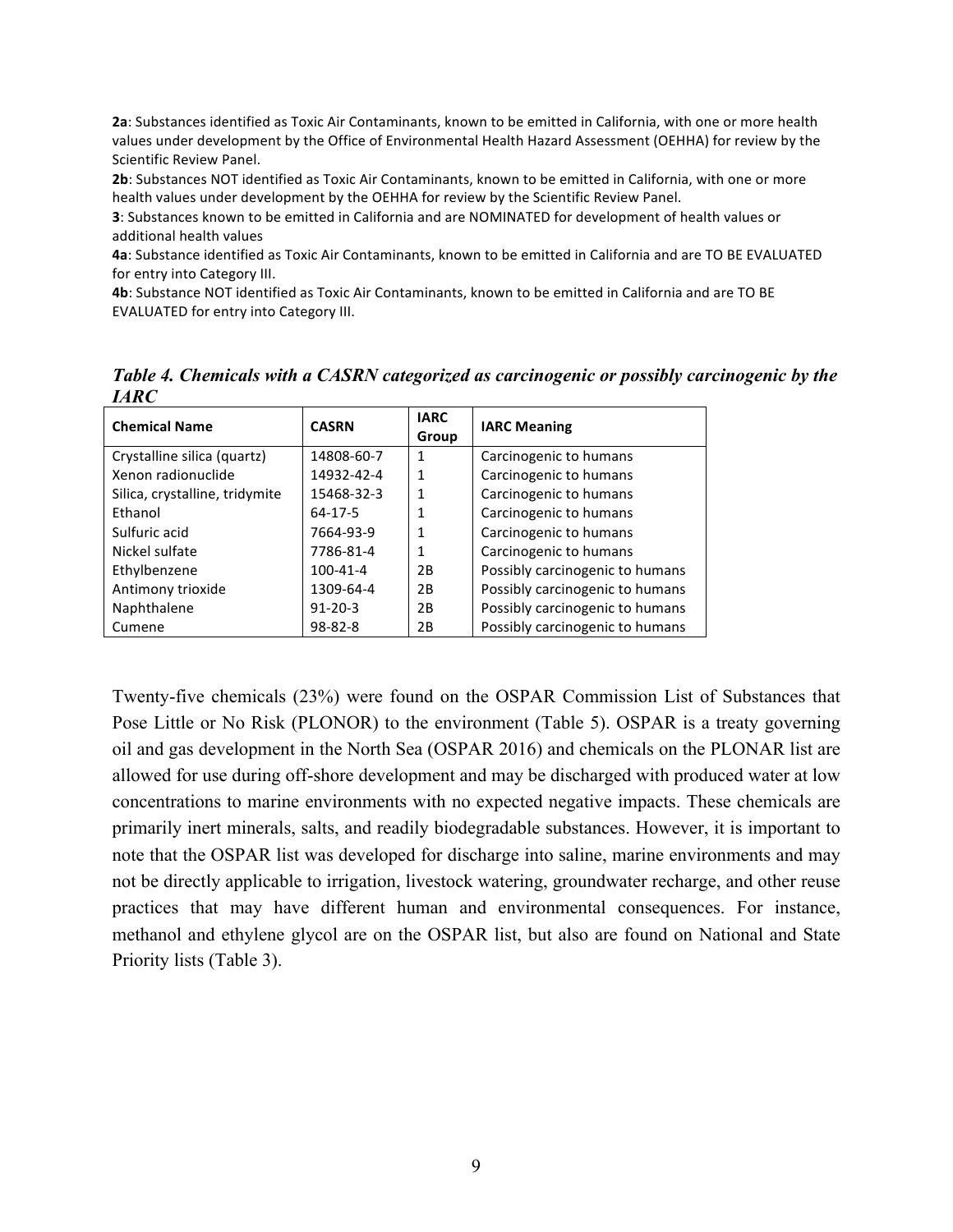| <b>Chemical Name</b>        | <b>CASRN</b>   | <b>Chemical Name</b>                | <b>CASRN</b>    |
|-----------------------------|----------------|-------------------------------------|-----------------|
| Ammonium bisulfate          | 10192-30-0     | Methanol                            | 67-56-1         |
| Ethylene glycol             | $107 - 21 - 1$ | Isopropanol                         | 67-63-0         |
| Xanthan gum                 | 11138-66-2     | Potassium chloride                  | 7447-40-7       |
| Ammonium chloride           | 12125-02-9     | Amorphous silica                    | 7631-86-9       |
| Sodium acetate              | 127-09-3       | Sodium chloride                     | 7647-14-5       |
| <b>Bentonite</b>            | 1302-78-9      | Citric acid                         | 77-92-9         |
| Sodium bicarbonate          | 144-55-8       | Sodium sulfate                      | 7757-82-6       |
| Crystalline silica (quartz) | 14808-60-7     | Disodium dihydrogen diphosphate     | 7758-16-9       |
| Calcium carbonate           | 471-34-1       | Graphite                            | 7782-42-5       |
| Sodium carbonate            | 497-19-8       | Carboxymethyl cellulose sodium salt | 9004-32-4       |
| Urea                        | $57-13-6$      | Cellulose                           | 9004-34-6       |
| Ethanol                     | $64-17-5$      | Hydroxyethyl cellulose              | $9004 - 62 - 0$ |
| Acetic acid                 | 64-19-7        |                                     |                 |

*Table 5. Chemicals on the OSPAR List of Substances that Pose Little or No Risk (PLONOR) to the Environment*

The OSPAR Commission and other European agencies also have lists of banned chemicals or chemicals of concern (ChemSafetyPro 2016). No chemicals reported under the 13267 order appeared on the OSPAR List of Substances of Possible Concern, the OSPAR List of Chemicals for Priority Action, or the European Chemicals Agency Candidate List of Substances of Very High Concern for Authorization.

Biodegradability is a major determinant for environmental persistence of chemical compounds, and it is known that that chemicals susceptible to rapid biodegradation are less likely to cause long term environmental impacts if released into the environment. The biodegradability of organic chemicals can be measured and compared using standardized tests (e.g. 40 CFR 796.3100 - Aerobic aquatic biodegradation). Of the 107 chemicals with CASRN, 40 were classified as inorganic and were not evaluated using standard organic chemical biodegradation protocols. The majority of the organic chemicals for which data could be found were biodegradable, but twelve chemicals were determined to be resistant to biodegradation (not readily biodegradable) and three were found to be not biodegradable in the standard aerobic test (Table 6). Of the compounds found to be non-biodegradable in standardized tests, scientific literature suggests that the trimethylbenzene isomers should biodegrade eventually in the environment (e.g. Häner *et al*. 1997). In addition, bioconcentration-factor data, a standard measure for bioaccumulation potential, was available for 86 chemicals, of which only one fell in the bioaccumulative range. The remaining 85 chemicals were classified as non-bioaccumulative (Table 7). These results suggest that most additives that could be characterized are unlikely to persist or accumulate in the environment if released, but some compounds should be further evaluated for persistence and bioaccumulation in the environment. Standardized measurements should be made on chemicals that are not yet characterized. We were unable to evaluate the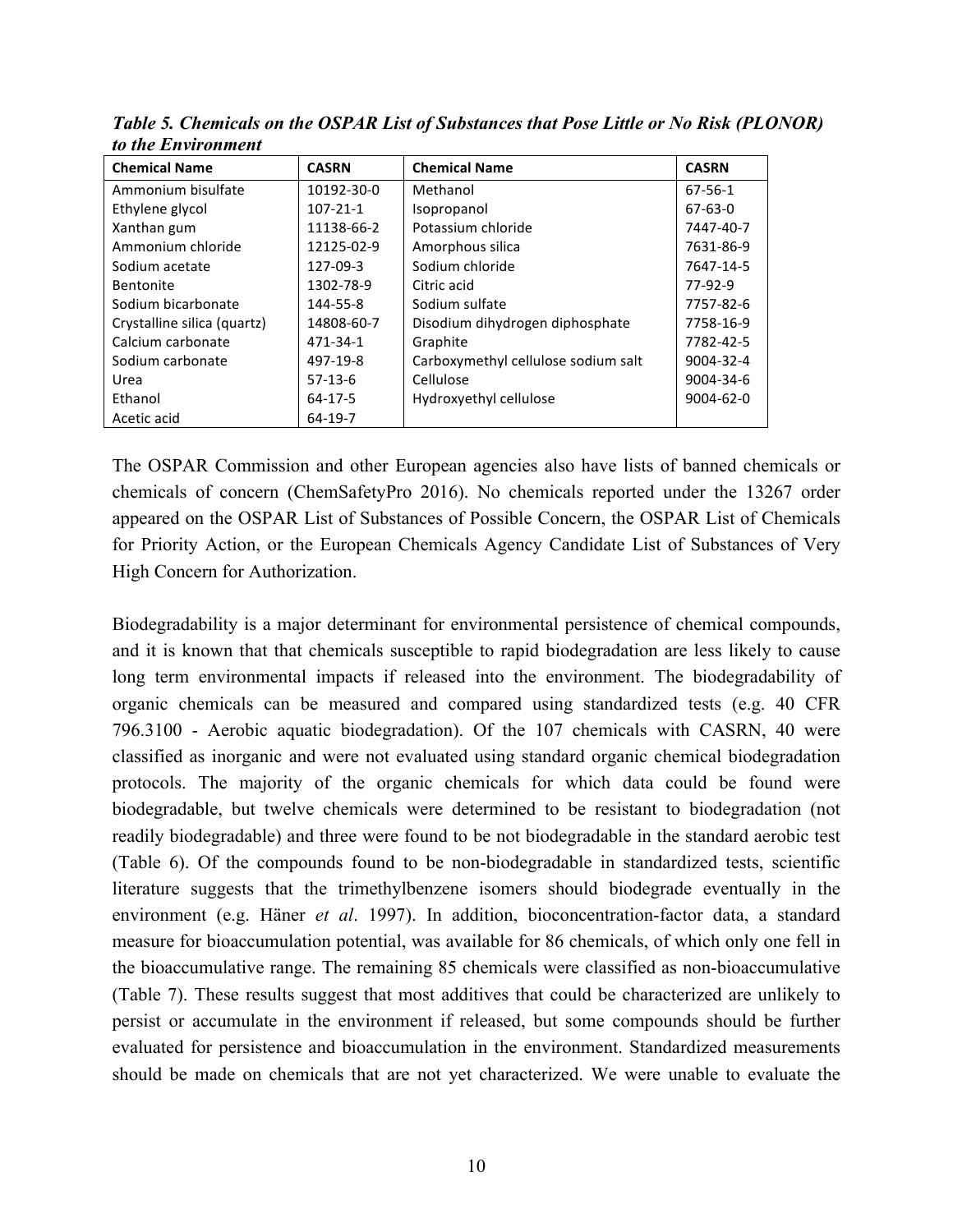biodegradation and bioaccumulative properties of those chemicals that lacked a disclosed CASRN.

| Category                  | Count |  |
|---------------------------|-------|--|
| Readily Biodegradable     | 34    |  |
| Inherently Biodegradable  |       |  |
| Biodegradable             | 2     |  |
| Not readily biodegradable | 12    |  |
| Non-biodegradable         | З     |  |
| Inorganic                 | 40    |  |
| No Data                   | 12    |  |

*Table 6. Summary of available biodegradability data*

A separate list of chemicals approved by Chevron and California Resources Corporation (CRC) for use their oil and gas operations that provide produced water for irrigation was provided by the Central Valley Regional Water Quality Control Board in California. This list contained a total of 108 chemicals, 72 of which were identified by unique CASRN. When these two lists were cross referenced, only 52 chemicals with CASRN appeared on both lists.

*Table 7. Bioconcentration-factor categorization*

| Category               | Criteria (BCF) | Count |
|------------------------|----------------|-------|
| Non bioaccumulative    | $<$ 1000       | 85    |
| <b>Bioaccumulative</b> | 1000-5000      | $1*$  |
| Very bioaccumulative   | >5000          |       |

\*The one chemical is Siloxanes and Silicones (63148-62-9)

Table 8 is a list of potential chemicals of concern identified through this initial screening process. This list contains the chemicals with GHS 1 ecotoxicity, GHS 2 mammalian toxicity, California Proposition 65, IARC Groups 1 and 2b, NPDWS, non-biodegradable, and bioaccumulative chemicals identified in our analysis. Since the focus of this analysis is on water, we excluded CA EPA TAC and Clean Air Act Chemicals unless they met one of the other criteria for inclusion. Hydrofluoric acid was also included on the potential chemicals of concern list as it is classified as a GHS 1 hazard based on mammalian inhalation toxicity. Inhalation toxicity analysis was otherwise left of out of this preliminary chemical screen, but has been included as a criteria in previous studies (Stringfellow *et al.* 2015). Finally, chemicals with no toxicity data available that were minerals (lignite, gypsum) or not expected to be toxic (hydroxyethyl cellulose, krypton, cottonseed hulls) were not included in Table 8. Chemicals that did not have a unique CASRN or are marked as trade secrets are also of potential concern given the lack of information available for a hazard assessment.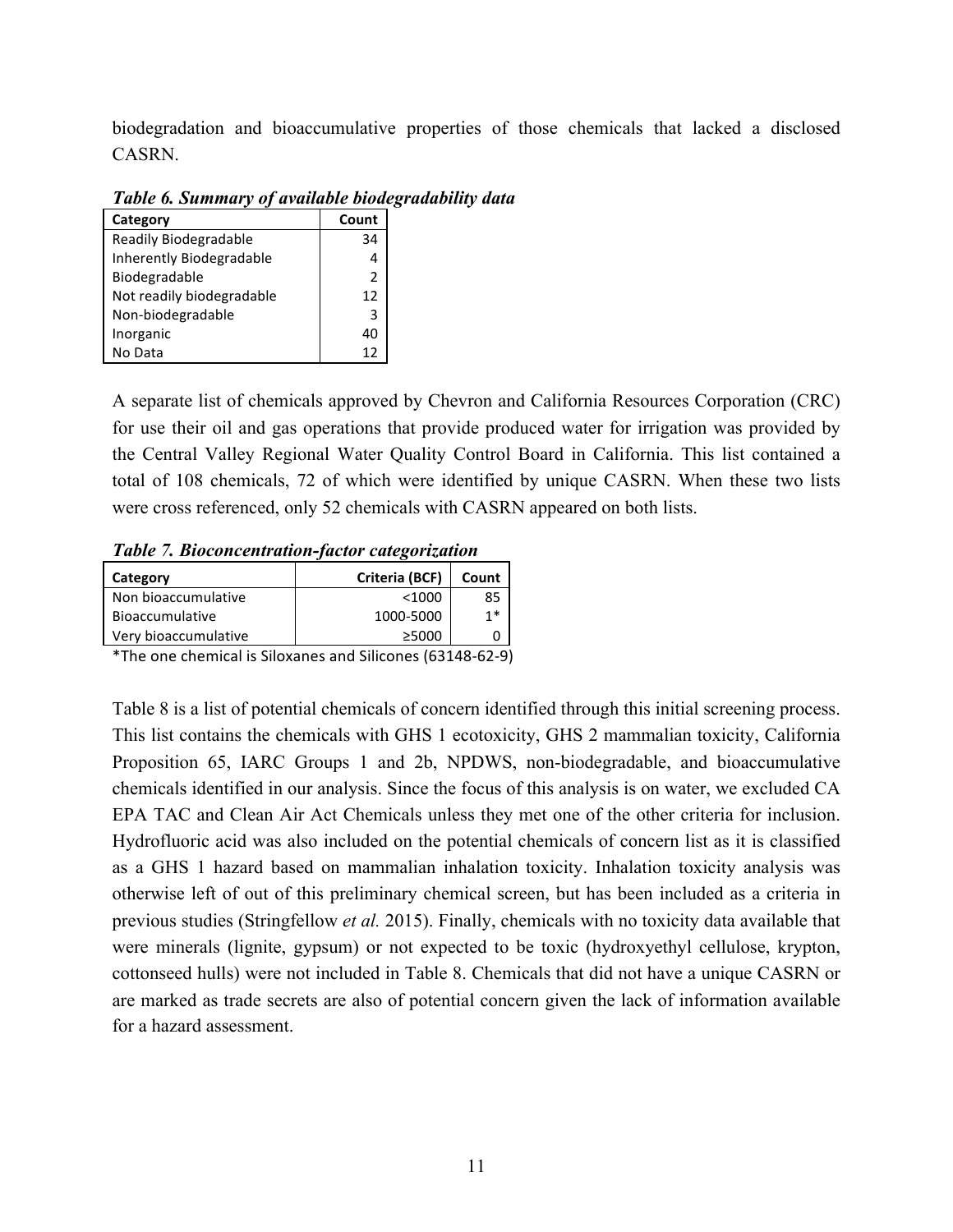| table.                         |                |                                                |
|--------------------------------|----------------|------------------------------------------------|
| <b>Name</b>                    | <b>CASRN</b>   | Why compound appears on table*                 |
| Ethylbenzene                   | 100-41-4       | Prop 65, NPDWS, IARC 2B, CA TAC, CAA           |
| Ethylene glycol                | $107 - 21 - 1$ | Prop 65, NPDWS, CCL4, CA TAC, CAA              |
| Toluene                        | 108-88-3       | Prop 65, NPDWS, CA TAC, CAA                    |
| Antimony trioxide              | 1309-64-4      | Prop 65, IARC 2B, CA TAC                       |
| Lithium carbonate              | 554-13-2       | Prop 65                                        |
| Methanol                       | 67-56-1        | Prop 65, CCL4, CA TAC, CAA                     |
| Naphthalene                    | $91 - 20 - 3$  | Prop 65, GHS1 ECO, IARC 2B, NPDWS, CA TAC, CAA |
| Cumene                         | 98-82-8        | Prop 65, IARC 2B, NPDWS, CA TAC, CAA           |
| Xylene                         | 1330-20-7      | NPDWS, CA TAC, CAA                             |
| 1,3,5 Trimethylbenzene         | 108-67-8       | Non-biodegradable <sup>9</sup> , NPDWS         |
| Isoquinoline                   | 119-65-3       | Non-biodegradable <sup>§</sup>                 |
| 1,2,3 Trimethylbenzene         | 526-73-8       | Non-biodegradable <sup>9</sup> , NPDWS         |
| Siloxanes and silicones        | 63148-62-9     | Bioaccumulative, GHS1 ECO                      |
| Glutaraldehyde                 | 111-30-8       | GHS1 ECO, CA TAC                               |
| Hydroquinone                   | 123-31-9       | GHS1 ECO, CA TAC, CAA                          |
| Lithium hypochlorite           | 13840-33-0     | GHS1 ECO                                       |
| Sodium dichloroisocyanurate    | 2893-78-9      | GHS1 ECO                                       |
| Heavy aromatic naphtha         | 64742-94-5     | GHS1 ECO                                       |
| Iodine                         | 7553-56-2      | GHS1 ECO                                       |
| Zinc chloride                  | 7646-85-7      | GHS1 ECO                                       |
| Hydrochloric acid              | 7647-01-0      | GHS1 ECO, CA TAC, CAA                          |
| Sodium hypochlorite            | 7681-52-9      | GHS1 ECO                                       |
| Copper sulfate pentahydrate    | 7758-99-8      | GHS1 ECO                                       |
| Hydrotreated light distillate  | 64742-47-8     | GHS1 ECO                                       |
| Stearic acid                   | $57-11-4$      | GHS1 ECO                                       |
| Kerosene                       | 8008-20-6      | GHS1 ECO                                       |
| Dinonylphenyl polyoxyethylene  | 9014-93-1      | GHS1 ECO                                       |
| Acrolein                       | 107-02-8       | GHS2 MAM, GHS1 ECO, CCL4, CA TAC, CAA          |
| Propargyl alcohol              | 107-19-7       | GHS2 MAM                                       |
| Cyclohexylamine                | 108-91-8       | <b>GHS2 MAM</b>                                |
| Ethyl acetate                  | 141-78-6       | <b>GHS2 MAM</b>                                |
| <b>Stoddard solvents</b>       | 8052-41-3      | GHS2 MAM, GHS1 ECO                             |
| Crystalline silica (quartz)    | 14808-60-7     | IARC <sub>1</sub>                              |
| Xenon radionuclide             | 14932-42-4     | IARC 1, No toxicity data                       |
| Silica, crystalline, tridymite | 15468-32-3     | IARC 1, No toxicity data                       |
| Ethanol                        | $64 - 17 - 5$  | IARC <sub>1</sub>                              |
| Sulfuric acid                  | 7664-93-9      | IARC 1, CA TAC                                 |
| Nickel sulfate                 | 7786-81-4      | IARC <sub>1</sub>                              |
| Hydrofluoric acid              | 7664-39-3      | CA TAC, CAA                                    |
| Aluminum chloride hydroxide    | 12042-91-0     | No toxicity data                               |
| Aluminum stearate              | 300-92-5       | No toxicity data                               |
| Lithium chlorate               | 36355-96-1     | No toxicity data                               |
| Polyamine                      | 64114-46-1     | No toxicity data                               |
| Coke, petroleum, calcined      | 64743-05-1     | No toxicity data                               |
| Fatty acid oxyalkylate         | 70142-34-6     | No toxicity data                               |
| Cellophane                     | 9005-81-6      | No toxicity data                               |

*Table 8. Oil and gas field chemical additives with CASRN identified by preliminary analysis as potential chemicals of concern. The last column on the right indicates why they appear on this table.*

\*GHS1 ECO = GHS Category 1 for Acute Ecotoxicity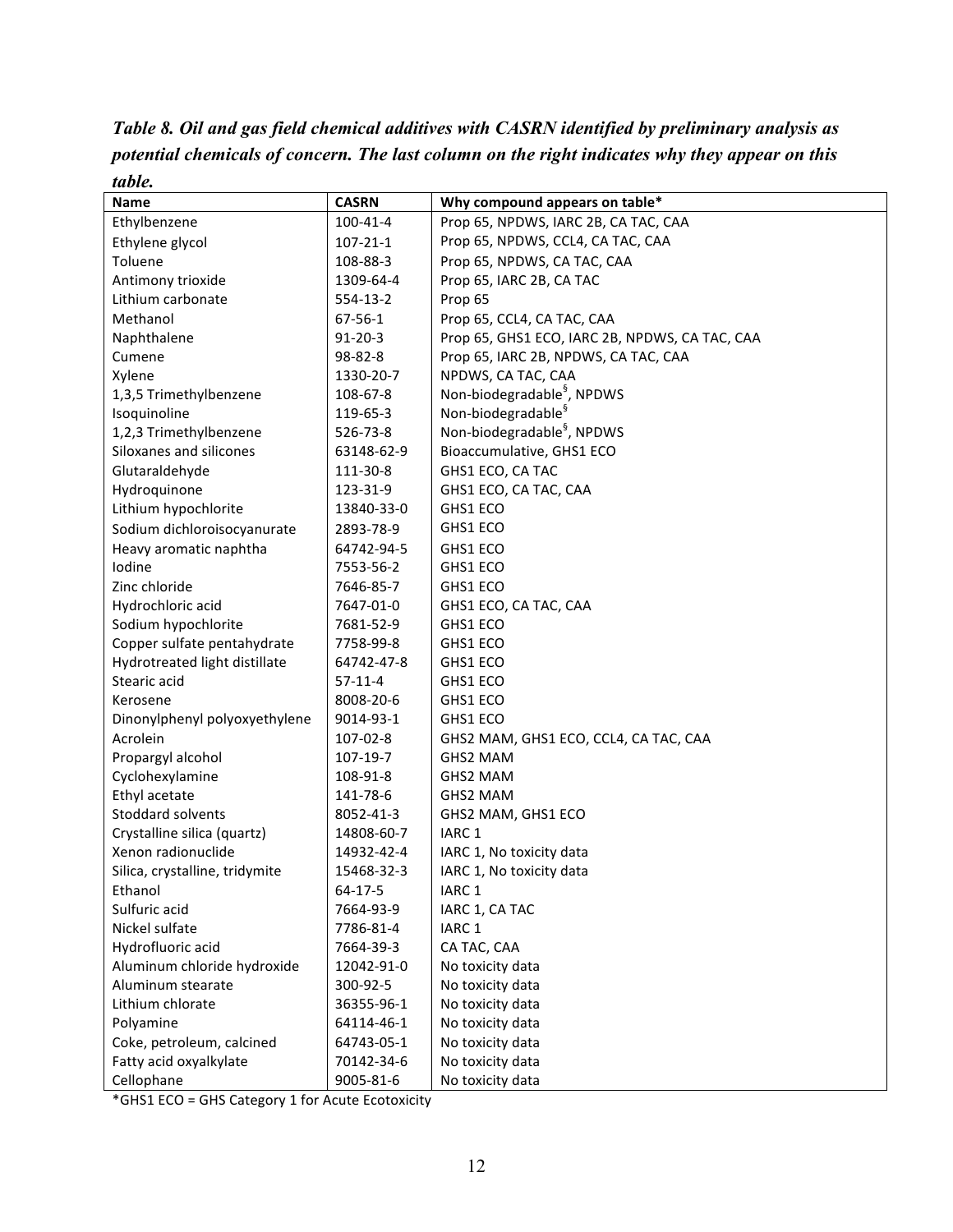GHS2 MAM = GHS Category 2 for Acute Mammalian Oral Toxicity IARC  $1$  = International Agency for Research on Cancer Group 1 (Carcinogenic to humans) IARC 2B = International Agency for Research on Cancer Group 2B (Possibly carcinogenic to humans) NPDWS = U.S. EPA National Primary Drinking Water Standards and Health Advisory Chemical CCL4 = U.S. EPA Contaminant Candidate List 4 Prop 65 = California Proposition 65 CA TAC = CA EPA Toxic Air Contaminant CAA = Clean Air Act Hazardous Pollutant §Found non-biodegradable in standard aerobic test.

#### **SUMMARY**

In this preliminary assessment, we evaluated the list of chemicals reported as used in oil fields from which produced water is deployed for irrigation, for watering livestock, and for recharging groundwater in the San Joaquin Valley of California. We found a total of 173 different chemical additives were used in these oil and gas fields, of which more than one-third (38%) were not able to be sufficiently identified for preliminary hazard evaluation, largely due to the withholding of information under proprietary claims. Over 100 chemicals (62% of the total list) were identified by CASRN for acute toxicological properties, biodegradability, and environmental persistence using publically available data and toxicological screening software. The CASRN identified oil and gas field additives were also cross-referenced with a variety of lists used to identify or regulate chemicals suspected or known to cause negative environmental or health impacts if released into the environment. Of the chemicals that had a CASRN, we found that 46 (43%) of them can be classified as potential chemicals of concern from human health and/or environmental perspectives and require a more thorough investigation (Table 8).

### RECOMMENDED NEXT STEPS

Standardized measurements for toxicity and environmental persistence, including biodegradability, should be made on all chemicals that are not yet characterized. Our analysis suggests that most additives that could be characterized are unlikely to persist or accumulate in the environment if released, but some compounds need to be further evaluated for persistence and bioaccumulation. In addition to acute toxicity data, chronic toxicity data should be collected for all chemicals and analyzed to assess potential longer-term human health or environmental hazards associated with the use of oil field produced water for agricultural irrigation, livestock watering, and aquifer recharge. Screening chemical constituents for other attributes that may cause human health or environmental impacts, such as endocrine disrupting activity should also be considered.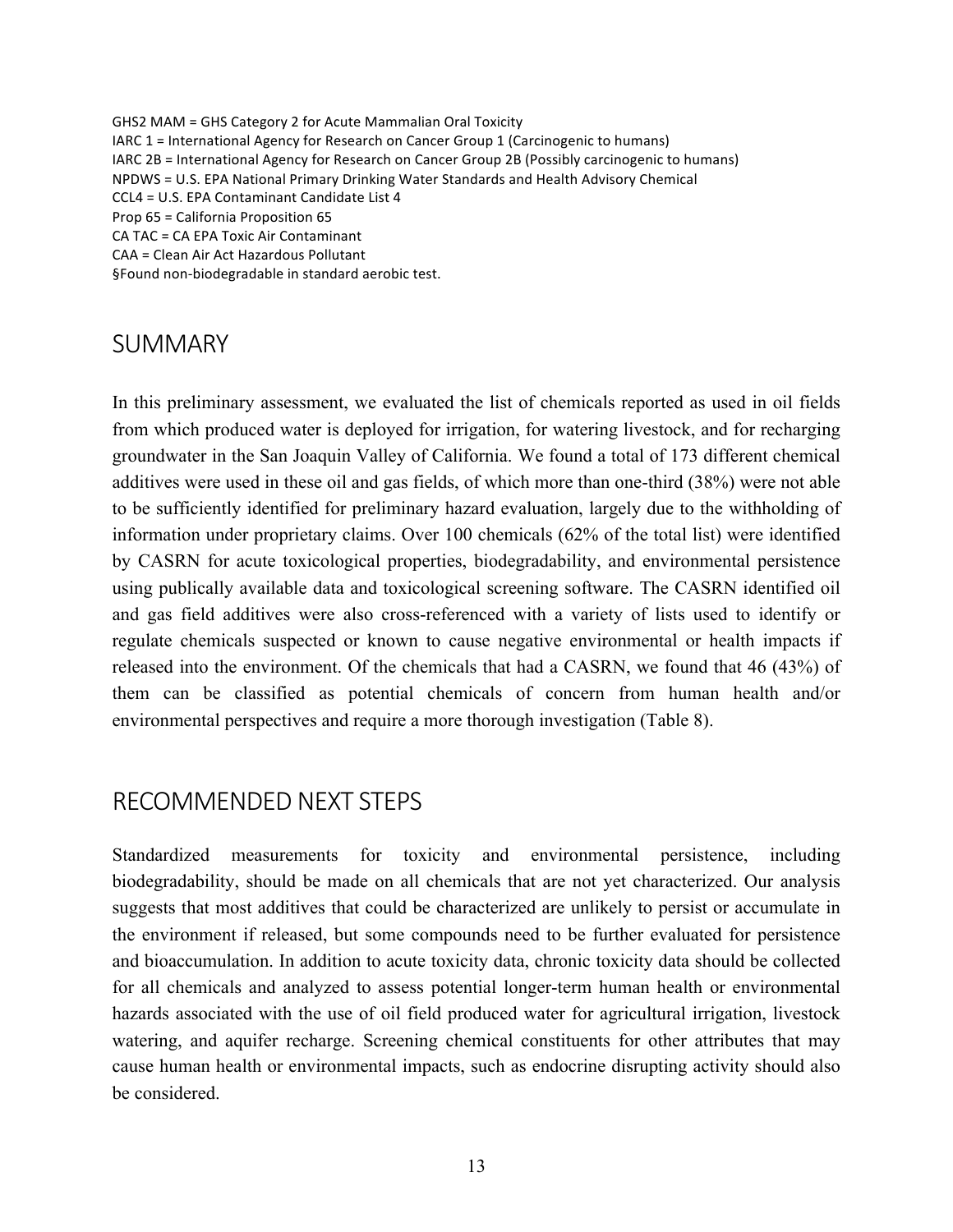Future analysis should evaluate the mass and frequency of chemical use, which is an important determinant of both hazard and risk (Shonkoff *et al.* 2015; Stringfellow, *et al.* 2015). The chemical disclosures evaluated in this study frequently provided chemical constituent concentrations and chemical usage data on a volumetric basis, however density values are also needed for mass calculations. We recommend that the *mass* of each chemical used be provided by the operators as part of disclosures, to avoid miscommunication and possible error in determining how much of each chemical additive is used in the oil and gas fields.

We did not evaluate chemicals that were not identified by CASRN and the use of proprietary chemicals should be further evaluated. It is difficult or impossible to estimate risks to consumers, farmworkers, or the environment, when identification of chemical additives remains in trade secret form and/or lacks toxicity and environmental profile information.

Hazardous chemical are only a risk if they are released into the environment in sufficient quantities to cause harm and have a pathway to reach sensitive receptors, such as animals or humans. Hazardous chemicals potentially found in produced water include both the oil field chemical additives, identified here, and naturally occurring contaminants such as metals and hydrocarbons that originate from the geological reservoir. In order to identify potential pathways for environmental release and exposure, it is recommended that a literature review be conducted to establish what is known about the fate and transport of these contaminants, especially in the context of agricultural ecosystems. It is recommended that a thorough literature review include chemical uptake by crops and livestock. The review should be interpreted specifically in the context of current produced water reuse practices in California.

Oil field produced water is being used to recharge aquifers to maintain regional groundwater supplies for agriculture, however regional aquifers can also be used for domestic water supply (including drinking water). Given the direct nature of this potential human exposure pathway, further investigation of the use of produced water for groundwater recharge is warranted. This investigation could include a scientific analysis of existing data combined with field studies as needed.

Many of the chemicals used on oil fields do not have standard analytical protocols for their detection in water, so current water quality monitoring programs are mainly focused on naturally occurring contaminants (e.g. hydrocarbons, metals). It is recommended that standard methods for the analysis of oil field chemicals be developed and validated for use in water quality monitoring. The development of monitoring tools would be a useful step for insuring adequate protections are in place. Methods for monitoring these chemicals in soils and crops may also be needed if an analysis of pathways suggest the potential for crop uptake.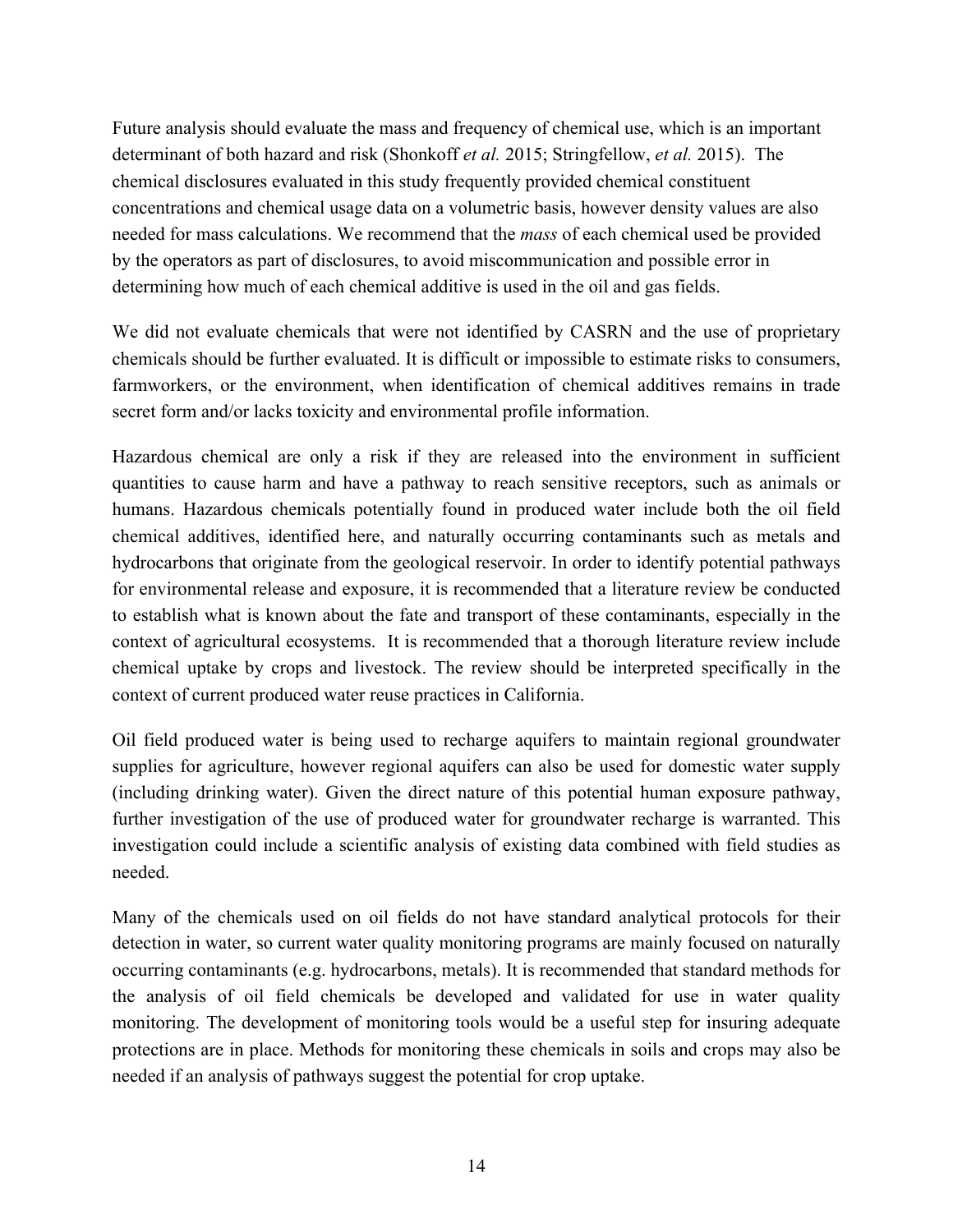Finally, naturally occurring chemical constituents and chemical additives when combined in various surface and subsurface oil and gas development and produced water processing activities may interact under envrionments of elevated temperatures and pressures to form new substances. An investigation beyond the individual chemical constituents to evaluate chemical hazard and risk attributable to these synergistic products may also be warranted.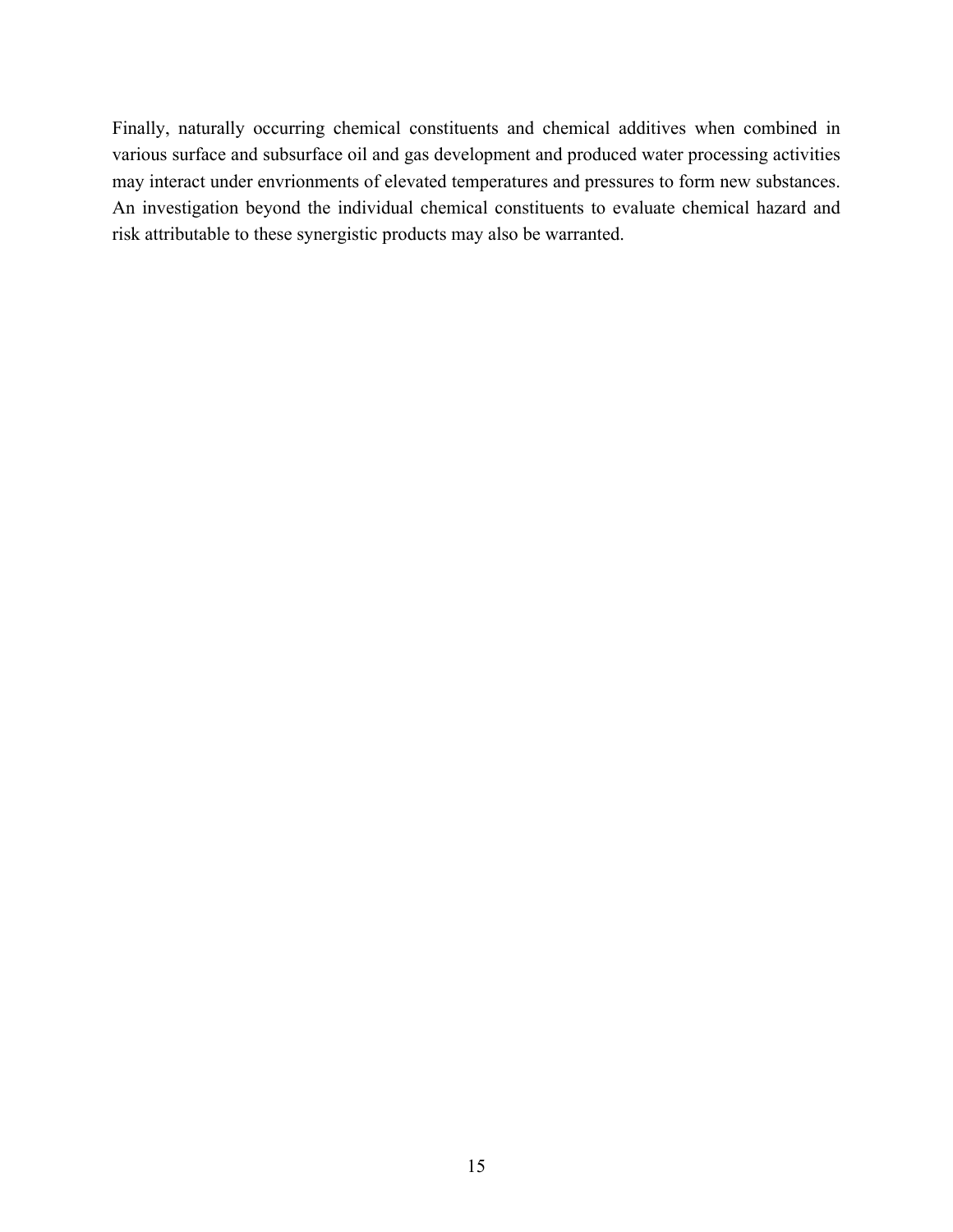#### **REFERENCES**

- ChemSafetyPro. 2016. Eu Reach Regulation (EC) No 1907/2006. Available at: http://www.chemsafetypro.com/Topics/EU/REACH\_Regulation\_EC\_No\_1907\_2006.html.
- CVRWQCB (Central Valley Regional Water Quality Control Board). 2012. California Regional Water Quality Control Board Central Valley Region Order R5-2012-0058: Waste Discharge Requirements for Chevron Usa, Inc., And Cawelo Water District Produced Water Reclamation Project Kern River Area Station 36 Kern River Oil Field Kern County. Available at:

http://www.waterboards.ca.gov/centralvalley/board\_decisions/adopted\_orders/kern/r5-2012-0058.pdf.

- Economides MJ, Watters LT, Dunn-Norman S. 1998. Petroleum Well Construction: John Wiley and Sons, Inc. 640 p.
- Federal Register. 1999. 64 FR 60194; November 4, 1999. Available at: https://www.gpo.gov/fdsys/pkg/FR-1999-11-04/html/99-28888.htm.
- Fink J. 2015. Petroleum Engineer's Guide to Oil Field Chemicals and Fluids. Burlington, MA: Elsevier Science.
- Hänner, A., P. Hohener, J. Zeyer. 1997. Degradation of trimethylbenzene isomers by an enrichment culture under N<sub>2</sub>O-reducing conditions. *Appl. Environ. Microbiol.* 63(3): 1171 – 1174.
- Hudgins C.M. 1992. Chemical treatments and usage in offshore oil and gas production systems. *J. Petroleum Technol.* 44(5): 604 – 611.
- Hudgins C.M. 1994. Chemical use in North Sea oil and gas E&P. *J. Petroleum Technol.* 46(1):  $67 - 74.$
- Kelland M. 2014. Production Chemicals for the Oil and Gas Industry. Boca Raton, FL: CRC Press.
- OECD. 1992. OECD guidelines for testing of chemicals: Ready biodegradability. OECD.
- OSPAR. 2016. Website accessed on 9/11/2016. Available at: http://www.ospar.org/workareas/oic.